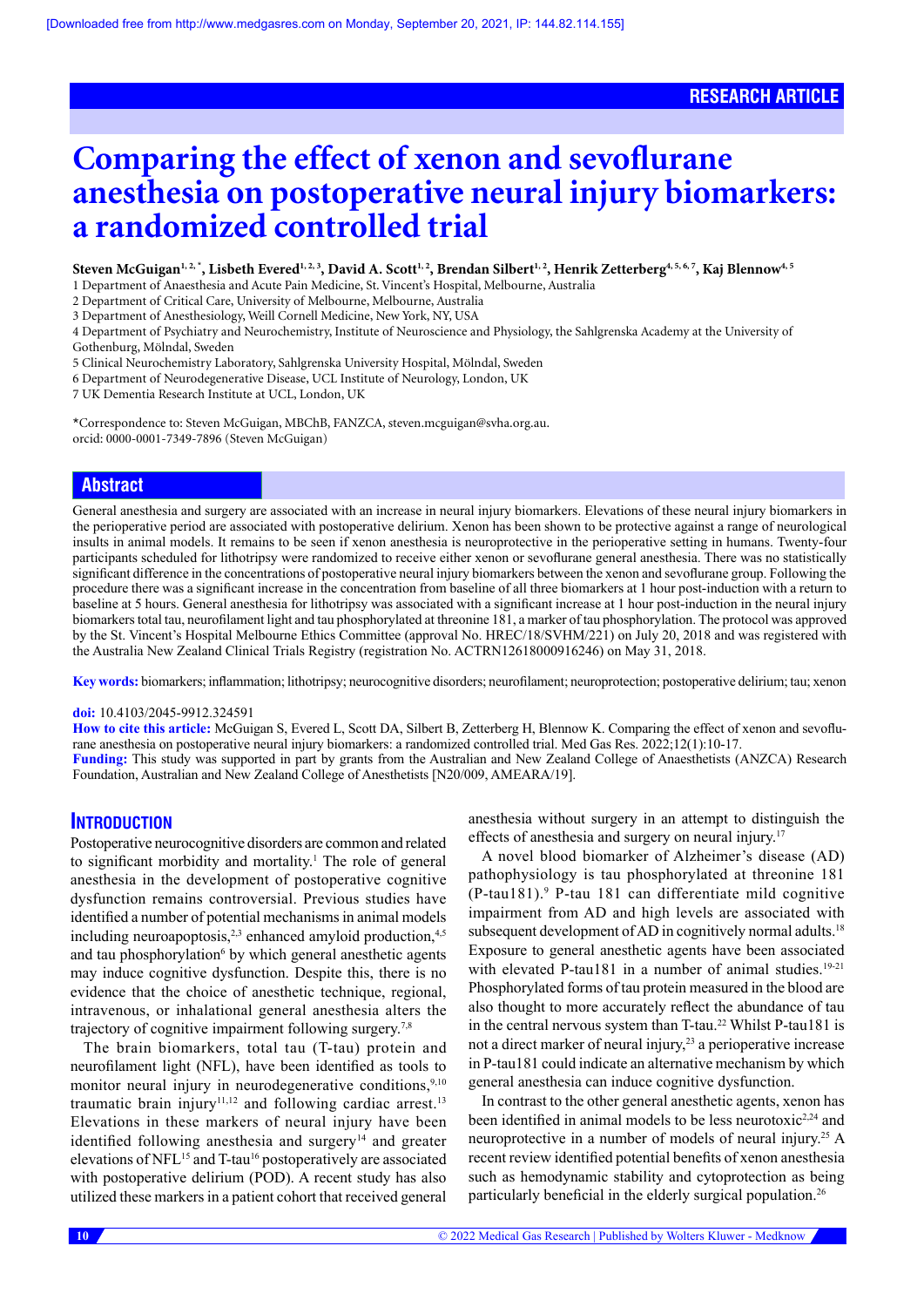#### McGuigan et al. / Med Gas Res **www.medgasres.com**



There is conflicting evidence of both neurotoxic and neuroprotective effects of sevoflurane on the brain in animal models. In animal models without underlying pathology, sevoflurane is associated with dose-dependent cognitive decline.27 However, in hypoxemic brain injured animals it offers neuroprotection.28 A recent review of experimental studies concluded that although sevoflurane likely offers neuroprotection against brain injury, it also seems to be neurotoxic in both neonatal and aged animal models.29

Despite evidence of neuroprotection in animal studies, the ability of xenon as the anesthetic agent to provide improved cognitive outcomes in the perioperative period remains uncertain. Whilst general anesthesia with xenon trended toward a reduction in POD in elderly subjects requiring surgery following femoral neck fractures when compared to sevoflurane, this did not achieve statistical significance.<sup>30</sup> A pilot study in off-pump cardiac surgery suggested that xenon anesthesia reduced the incidence of POD compared to conventional inhalational anesthesia31; however a larger study from the same group investigating on-pump cardiac surgery showed no difference in POD incidence for xenon anesthesia when compared to the inhalational anesthesia group.<sup>32</sup>

The neuroprotective potential of xenon has also been studied in the intensive care setting. Inhaled xenon in conjunction with hypothermia following out of hospital cardiac arrest was associated with improved brain imaging outcomes in a pilot study when compared to hypothermia alone. A larger clinical trial of the utility of xenon in this setting is currently underway.<sup>33</sup>

The primary hypothesis of this study was that general anesthesia with xenon for extracorporeal shock wave lithotripsy would result in reduced neural injury. The secondary hypothesis was that inhalational general anesthesia for extracorporeal shock wave lithotripsy, with either agent, is associated with neural injury.

The primary outcome of the study was a comparison of the concentration of postoperative neural injury biomarkers between xenon and sevoflurane anesthetic groups. Secondary outcomes included the change in biomarkers from baseline at 1-, 5- and 24-hours post-induction for all participants and comparison of the Montreal Cognitive Assessment (MoCA) before and following anesthesia. A modified Brice questionnaire was performed, and bispectral index (Medtronic, Minneapolis, MN, USA) values were also recorded.

# **SUBJECTS AND METHODS**

Written informed consent for this randomized single-blind control trial was obtained from all participants. The protocol was approved by the St. Vincent's Hospital Melbourne Ethics Committee (approval No. HREC/18/SVHM/221) on July 20, 2018 and was conducted at a single centre, St. Vincent's Hospital, Melbourne. The study protocol was registered with the Australia New Zealand Clinical Trials Registry (registration No. ACTRN12618000916246) on May 31, 2018. An analysis of electroencephalograph recordings from the same participants has been reported elsewhere.<sup>34</sup>

# **Study population**

The inclusion criteria were American Society of Anesthesi-

ologists (ASA) class I and II patients aged 50 years and over scheduled for extra-corporeal shockwave lithotripsy. All patients listed for this procedure on the St. Vincent's Hospital Patient Administration System during the study period were screened for eligibility according to age and location. Those deemed eligible were contacted by a member of the research team by telephone for further screening and a patient information flyer was sent to interested patients. Formal written consent was obtained on the day of admission. This surgical cohort was selected as a sample of relatively healthy adult patients receiving a highly standardized and relatively minor procedure that is usually performed under general anesthesia in our institution. Exclusion criteria were a diagnosed neurocognitive condition, high risk of postoperative nausea and vomiting (postoperative nausea and vomiting incidence following general anesthesia with xenon has been shown to be greater than with volatile agents),  $35$  contraindication to the use of a laryngeal mask airway, severe respiratory disease (unable to tolerate inspired oxygen concentration of 35%) or any contraindication to anesthesia with a volatile agent. Participants were also required to return to the hospital the following day for various assessments and therefore living or staying in proximity to the hospital was also a consideration. Randomization to either the xenon or sevoflurane group was achieved by computer generated random permuted blocks of four (Stata/IC 14.2, Stata Corp., College Station, TX, USA) provided in sequential opaque sealed envelopes. Although the anesthesiologist was unable to be blinded, the participants and research staff collecting data were unaware of treatment allocation. All data analysis was performed by research staff blinded to the treatment allocation.

# **Anesthetic protocol**

All participants received preoxygenation via a circle circuit for 5 minutes prior to induction. A remifentanil (Symbion, Melbourne, Australia) infusion at a dose of 0.1  $\mu$ g/kg per minute was commenced simultaneously with preoxygenation. Anesthesia was induced with a bolus of propofol 2 mg/kg (Symbion) and an appropriately sized laryngeal mask airway was placed. Additional boluses of propofol could be given at the discretion of the anesthesiologist to facilitate airway placement.

Anesthesia was maintained with a target end-tidal concentration of 60% xenon (minimum alveolar concentration of xenon is estimated as  $63\%$ <sup>36</sup> in the xenon group and a target end-tidal concentration of 0.9 of the age adjusted minimum alveolar concentration of sevoflurane (Symbion) in the sevoflurane group. The inspired oxygen concentration was 35% in both groups. All participants' lungs were ventilated with a tidal volume of 6 mL/kg and the respiratory rate titrated to achieve normocapnea, as measured by end-tidal carbon dioxide monitoring. No participants received neuromuscular blocking agents.

In the event of hemodynamic changes suggestive of inadequate or excessive anesthesia (change in mean arterial pressure or heart rate > 20% from baseline) the remifentanil infusion rate could be titrated accordingly. Titration of the remifentanil rate and additional propofol boluses could also be administered at the discretion of the anesthesiologist in re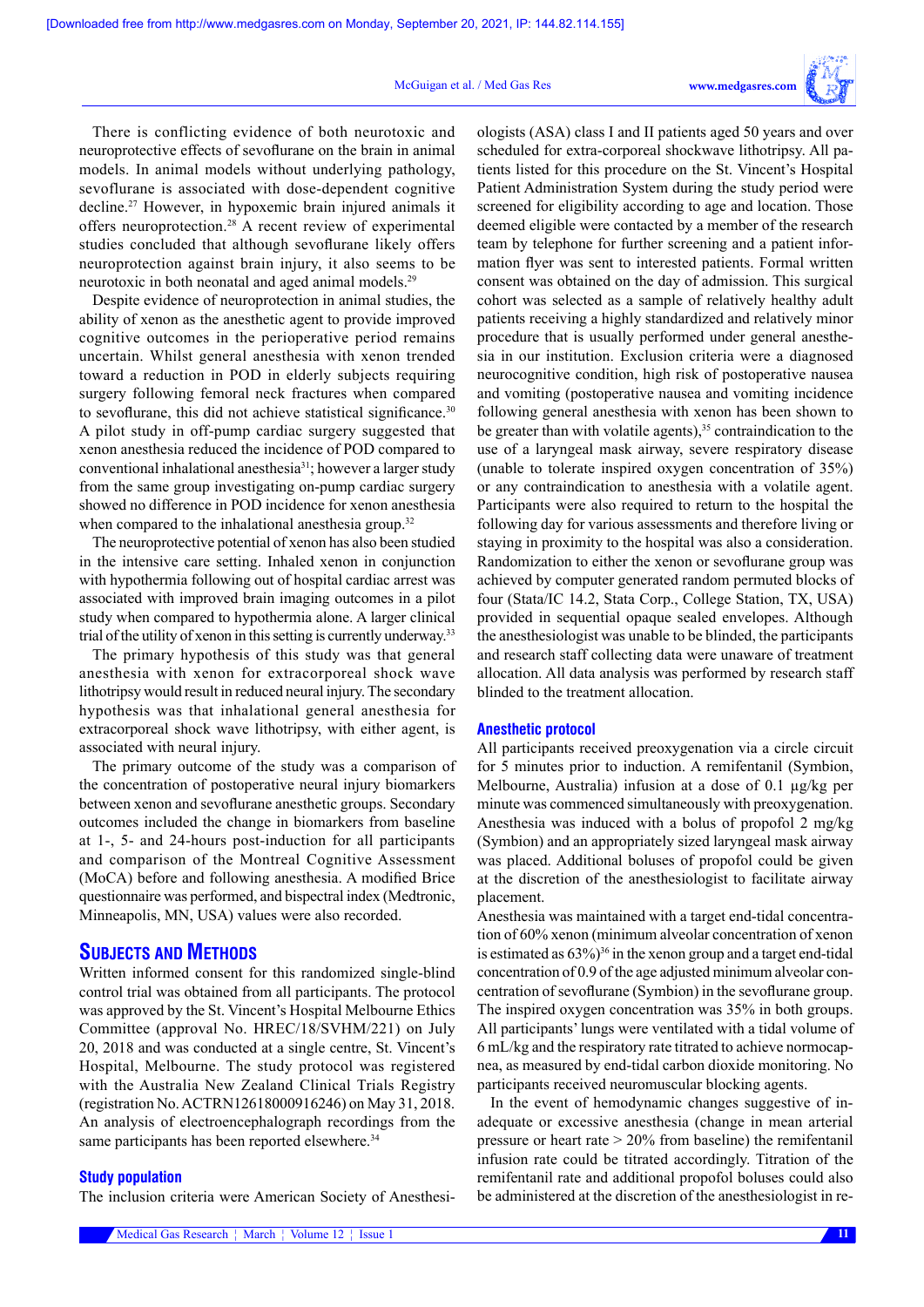McGuigan et al. / Med Gas Res



sponse to clinical evidence of inadequate anesthetic depth (e.g., movement, coughing or laryngospasm). Participants received paracetamol 1 g intravenous intraoperatively for postoperative analgesia and droperidol 625 µg and ondansetron 4 mg at the conclusion of the procedure for anti-emesis. Following recovery of consciousness and removal of the laryngeal mask airway participants were transferred to the post-anesthetic care unit for routine postoperative monitoring and care.

Medical grade xenon was provided by Coregas Australia (Coregas Pty Ltd., Thomastown, Australia). Xenon anesthesia was administered using the Akzent X Color (Stephan GmBH, Gackenbach, Germany) anesthetic machine. Xenon gas was delivered via a semi-closed circuit to minimize wastage. Sevoflurane anesthesia was administered using the Draeger Primus anesthesia machine (Draeger Australia Pty. Ltd., Melbourne, Australia) in a low-flow circle circuit.

# **Blood sample collection and analysis**

Venous blood samples were obtained from participants at four time points, immediately prior to induction of anesthesia, 1, 5, and 24 hours post-induction. A sample at 72 hours postinduction was initially planned but it proved a significant impediment to recruitment, requiring participants to return to the hospital on two separate occasions following their day surgery procedure. As a result, this time point was not included in the study. At each time point, excepting the 24-hour time point, a 4 mL blood sample was taken from the intravenous catheter placed for the anesthetic induction. The 24-hour sample was taken by venipuncture performed by a member of the research team. All samples were collected in ethylenediaminetetraacetic acid tubes, stored on ice, and centrifuged within 1 hour at 3345  $\times g$  for 10 minutes. Plasma was then aliquoted into 500  $\mu$ L tubes and rapidly frozen and stored at –80°C.

At the conclusion of the study, plasma samples were frozen and transported to the Clinical Neurochemistry Laboratory at the Sahlgrenska University Hospital, Mölndal, Sweden. T-tau and NFL concentrations were measured using commercial Simoa kits, NF-light and Tau 2.0 (Quanterix, Billerica, MA, USA) on an HD-X instrument. Plasma P-tau181 was measured using an in-house Simoa assay developed at the Sahlgrenska University Hospital, as described previously in detail.<sup>9</sup> Analyses were performed on a Simoa HD-1 instrument (Quanterix, Billerica, MA, USA).

The values for all three biomarkers are reported in pg/mL. The measurements were performed in one round of experiments using one batch of reagents by board-certified laboratory technicians who were blinded to clinical data. Samples from the same individual were analyzed side-by-side on the same plate to minimize variation. Intra-assay coefficients of variation, monitored using high and low quality control samples at the beginning and end of each plate, were 1.4–8.8%, with the exception of the low P-tau internal control sample that had a coefficients of variation of 17%.

# **Cognitive assessment and Brice questionnaire**

All participants underwent a brief 10-minute screening test for mild cognitive impairment and AD, the MoCA.<sup>37</sup> The MoCA was administered by a blinded member of the research team and it was administered at three timepoints: admission on the

morning prior to anesthesia and surgery, 5 and 24 hours postinduction of anesthesia.

Participants planned as day case surgery were discharged 5 hours post-procedure. Participants requiring overnight admission were all discharged the following day. Following discharge participants were contacted by telephone by a member of the research staff and a modified Brice questionnaire<sup>38</sup> was administered to identify any episode of awareness in the form of recall.

## **Sample size calculation**

Previous work published by members of our research team identified that the mean peak percentage increase, from baseline, in T-tau following anesthesia and surgery was 257%.<sup>14</sup> In a preliminary analysis of postoperative outcomes in the same cohort, the participants who did not develop POD during admission were found to have postoperative tau levels around 30% lower than those who did (unpublished data, mean T-tau 4.2 pg/mL, 95% confidence interval 2.4–6 pg/mL, versus 6.4 pg/mL, 95% confidence interval 4.9–7.9 pg/mL). Therefore, we based our power calculation on detecting a 30% reduction in the mean peak percentage increase in T-tau for participants in the xenon group when compared to the sevoflurane group. Assuming a power of 80% and an alpha of 0.05, 18 participants in total (9 in each group) would be required to detect a reduction of 30% in the magnitude of rise in T-tau as per a mean comparison performed in Stata (Stata/IC 14.2, Stata Corp., College Station, TX, USA). Allowing for a 25% loss to follow-up we planned to recruit 24 participants.

# **Statistical analysis**

Normally distributed data was compared using Student's *t*-test and are reported as mean and standard deviation. Biomarker data was log transformed and a mixed effects model was fitted to compare the biomarker concentration between groups at each of the three post-operative time points. The model was fitted with three co-variates: anesthetic group, postoperative sampling time point and baseline biomarker value (Model 1). A second mixed effects model was fitted to compare the biomarker concentration of all participants at each postoperative time point to the baseline values (Model 2). This model was fitted with two variables: anesthetic group and sampling time point. Results of both models are reported as exponentiated coefficients and 95% confidence intervals. The exponentiated coefficient describes the estimated ratio of biomarker concentration in the sevoflurane versus the xenon group (Model 1) and the estimated ratio of biomarker concentration at each time point versus baseline values (Model 2). All statistical analysis was performed in Stata (Stata/IC 16.0).

# **RESULTS**

A total of 24 participants were recruited for the study between October 2018 and September 2019, 12 in each group (**Figure 1**). One participant allocated to the xenon group received sevoflurane due to a malfunction of the xenon delivery apparatus. The malfunction was identified during testing prior to the participant entering the operating theater. One participant randomized to the sevoflurane group withdrew consent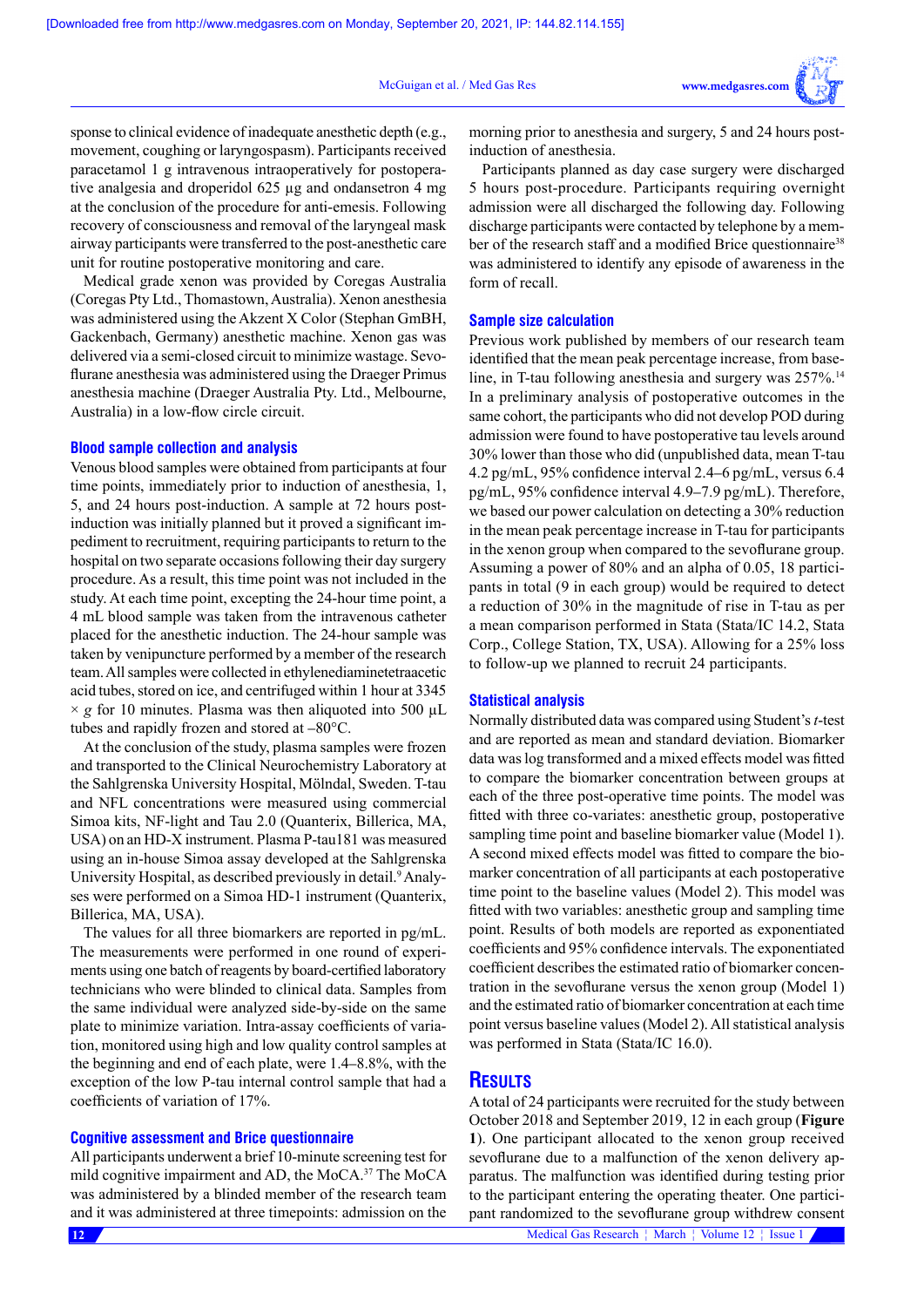McGuigan et al. / Med Gas Res **www.medgasres.com/** 

prior to administration of the anesthetic. The results below are based on a per-protocol analysis. Participants in the two groups were comparable with respect to age, height, weight and ASA status (**Table 1**).

# **Patient and anesthesia characteristics**

The duration of anesthetic, from induction until inhalational delivery ceased, total propofol and remifentanil dose and mean bispectral index value during maintenance were comparable between groups (**Table 1**). The mean time in minutes from cessation of inhalational agent to opening eyes to voice was significantly shorter in the xenon group when compared to the sevoflurane group  $(P < 0.01)$ .

# **Comparison of biomarker concentration between groups (Model 1)**

There was no statistically significant difference between groups in the concentration of T-tau protein, P-tau181 or NFL at any of the three postoperative time points, adjusting for baseline (**Figure 2** and **Table 2**).

# **Comparison of postoperative biomarker concentration to baseline (Model 2)**

The baseline concentration of T-tau was 3.0 pg/mL (median, interquartile range 2.0–3.4 pg/mL). The concentration at 1 hour post-induction was estimated to be 2.19; 95% confidence interval (CI)  $1.62-2.95$ ;  $P < 0.001$ , times greater than at baseline (**Figure 2** and **Table 3**). The concentration at 5 and 24 hours post-induction was statistically similar to baseline values.

The baseline concentration of P-tau181 was 5.8 pg/mL (median, interquartile range 1.9–17.0 pg/mL). The concentration at 1 hour post-induction was estimated to be 3.01; 95% CI 1.87–4.85;  $P \le 0.001$ , times greater than at baseline. The concentration at 24 hours post-induction was estimated to be significantly lower than at baseline with an estimated ratio of 0.59; 95% CI 0.36– 0.96;  $P = 0.036$ . There was no statistically significant difference between baseline and 5-hour values.



**Figure 1: CONsolidated Standards Of Reporting Trials (CONSORT) diagram.**



**Figure 2: Change in biomarkers over time.**  Note: Log-transformed values for each participant at each time point are represented by unfilled circles, blue indicates xenon participant, and red indicates sevoflurane participant. Filled circles and line represent log-transformed mean value of each anesthetic group, blue indicates xenon participart, and red indicates sevoflurane participart.

# **Table 1: Patient and anesthesia characteristics for xenon and sevoflurane groups**

|                                           | Xenon $(n=11)$    | Sevoflurane $(n=12)$ | $P$ -value  |
|-------------------------------------------|-------------------|----------------------|-------------|
| Age $(yr)$                                | $60(56-64)$       | $62(56-68)$          | 0.56        |
| Height (cm)                               | $170.0 \pm 7.0$   | $170.0 \pm 9.6$      | 0.92        |
| Weight (kg)                               | $77.0 \pm 16.0$   | $78.0 \pm 11.8$      | 0.85        |
| Male                                      | 6(55)             | 10(83)               | 0.17        |
| American Society of Anesthesiologists II  | 2(18)             | 1(8)                 | 0.59        |
| Baseline mean arterial pressure (mmHg)    | $98.0 \pm 13.4$   | $100.0 \pm 6.0$      | 0.65        |
| Maintenance mean arterial pressure (mmHg) | $80.1 \pm 7.5$    | $73.3 \pm 6.1$       | 0.03        |
| Total propofol (mg)                       | $257.3 \pm 74.6$  | $215.8 \pm 52.5$     | 0.14        |
| Total remifentanil $(\mu g)$              | $513.9 \pm 318.8$ | $479.4 \pm 286.3$    | 0.79        |
| Total ephedrine (mg)                      | $10.9 \pm 8.0$    | $24.5 \pm 17.2$      | 0.03        |
| Duration anaesthetic (min)                | $44.5 \pm 15.8$   | $44.6 \pm 5.3$       | 0.98        |
| End tidal xenon $(\% )$                   | $56.6 \pm 2.6$    | NA                   |             |
| End tidal sevoflurane $(\%)$              | NA.               | $1.72 \pm 0.2$       |             |
| Mean bispectral index value               | $37.8 \pm 4.9$    | $37.2 \pm 5.4$       | 0.84        |
| Recovery (min)                            | $5.4 \pm 2.0$     | $11.0 \pm 5.3$       | ${}_{0.01}$ |

Note: Data for age are presented as mean (range). Data for height, weight, mean arterial pressure, total propofol dose, total remifentanil dose, total ephedrine dose, duration of anaesthetic, end-tidal xenon and sevoflurane, mean bispectral index value and recovery time are presented as mean ± SD. Male and American Society of Anesthesiologists classification I are shown as number (proportion). NA: Not applicable.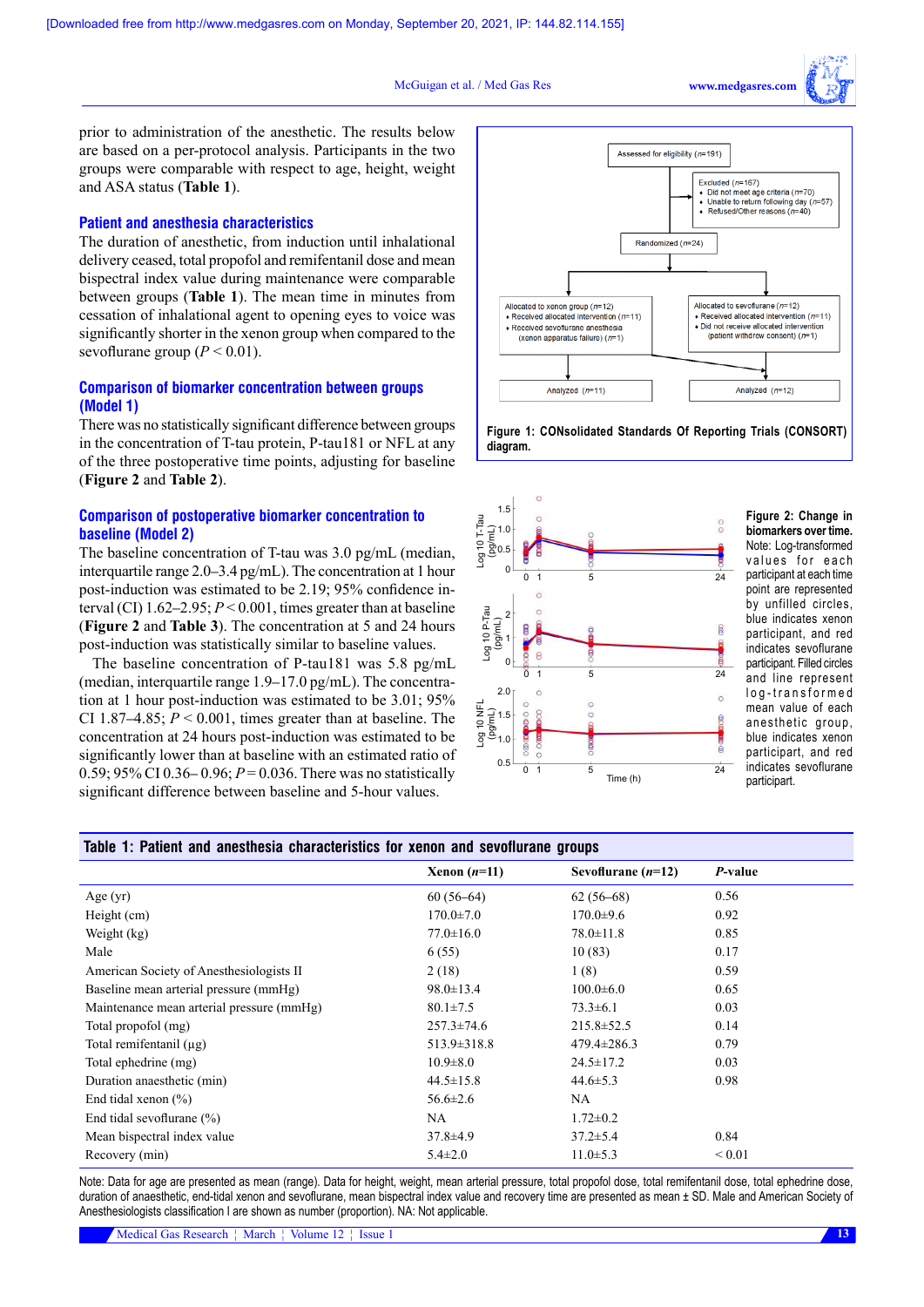

| (INIOUCI I)         |                                            |                         |         |
|---------------------|--------------------------------------------|-------------------------|---------|
|                     | <b>Estimated ratio (sevoflurane/xenon)</b> | 95% confidence interval | P-value |
| T-tau               |                                            |                         |         |
| 1 h post-induction  | 1.15                                       | $0.71 - 1.85$           | 0.574   |
| 5 h post-induction  | 1.08                                       | $0.66 - 1.77$           | 0.758   |
| 24 h post-induction | 1.40                                       | $0.85 - 2.29$           | 0.180   |
| $P$ -tau $181$      |                                            |                         |         |
| 1 h post-induction  | 1.20                                       | $0.44 - 3.23$           | 0.714   |
| 5 h post-induction  | 0.95                                       | $0.35 - 2.60$           | 0.921   |
| 24 h post-induction | 0.96                                       | $0.35 - 2.61$           | 0.927   |
| <b>NFL</b>          |                                            |                         |         |
| 1 h post-induction  | 0.94                                       | $0.59 - 1.50$           | 0.795   |
| 5 h post-induction  | 1.04                                       | $0.65 - 1.65$           | 0.877   |
| 24 h post-induction | 1.01                                       | $0.64 - 1.61$           | 0.960   |

#### **Table 2: Results of mixed effects model comparing the anesthetic groups at each time point adjusting for baseline (Model 1)**

Note: The exponentiated coefficient gives the estimated ratio of the concentration of biomarker in the sevoflurane group versus the xenon group at each time point. NFL: Neurofilament light; P-tau181: tau phosphorylated at threonine 181; T-tau: total tau.

# **Table 3: Results of mixed effects model comparing the concentration of biomarker at each timepoint for all participants to baseline values (Model 2)**

|                     | Estimated ratio (postoperative time point/baseline) | 95% confidence interval | P-value      |
|---------------------|-----------------------------------------------------|-------------------------|--------------|
| T-tau               |                                                     |                         |              |
| 1 h post-induction  | 2.19                                                | $1.62 - 2.95$           | ${}_{0.001}$ |
| 5 h post-induction  | 1.06                                                | $0.78 - 1.43$           | 0.716        |
| 24 h post-induction | 1.03                                                | $0.76 - 1.39$           | 0.854        |
| P-tau181            |                                                     |                         |              |
| 1 h post-induction  | 3.01                                                | 1.87-4.85               | < 0.001      |
| 5 h post-induction  | 0.95                                                | $0.58 - 1.54$           | 0.827        |
| 24 h post-induction | 0.59                                                | $0.36 - 0.96$           | 0.036        |
| <b>NFL</b>          |                                                     |                         |              |
| 1 h post-induction  | 1.10                                                | $1.00 - 1.21$           | 0.048        |
| 5 h post-induction  | 0.92                                                | $0.84 - 1.01$           | 0.087        |
| 24 h post-induction | 0.94                                                | $0.86 - 1.04$           | 0.212        |

Note: The exponentiated coefficient gives the estimated ratio of the concentration of biomarker at each timepoint compared to baseline. NFL: Neurofilament light; P-tau181: tau phosphorylated at threonine 181; T-tau: total tau.

The baseline concentration of NFL was 14.0 pg/mL (median, interquartile range 11.2–21.3 pg/mL). The concentration at 1 hour post-induction was estimated to be be 1.10; 95% CI 1.00–1.21;  $P = 0.048$ , times greater than at baseline. The concentration at 5 and 24 hours post-induction was not significantly different from baseline.

# **Cognitive assessment and Brice questionnaire**

There was no statistically significant difference in participant MoCA scores between groups at baseline, 5 or 24 hours postinduction (**Table 4**).

Two participants in the sevoflurane group could not be contacted to administer the Brice questionnaire. All other participants completed the questionnaire. No participants in the xenon or sevoflurane group reported either memories or dreams between induction and emergence from anesthesia.

# **DISCUSSION**

In the present study, there was no statistically significant differ-

# **Table 4: Montreal Cognitive Assessment scores for each anesthetic group**

|                     | Xenon $(n=11)$ | Sevoflurane<br>$(n=12)$ | <i>P</i> -value |
|---------------------|----------------|-------------------------|-----------------|
| Preoperative        | $26.5 \pm 2.4$ | $24.3 \pm 3.9$          | 0.14            |
| 5 h post-induction  | $25.4 \pm 2.0$ | $23.6 \pm 2.9$          | 0.11            |
| 24 h post-induction | $26.4 \pm 2.0$ | $25.8 \pm 2.7$          | 0.53            |

Note: Data are presented as mean ± SD, and were analyzed by Student's *t*-test.

ence in the concentrations of the neural injury biomarkers T-tau and NFL in participants who received xenon or sevoflurane anesthesia within 24 hours post-induction. There was also no difference between groups in the concentration of P-tau181 within 24 hours post-induction. We did find that there was a statistically significant increase in the concentration of all three biomarkers following anesthesia at 1 hour post-induction when compared to baseline.

Whilst we are unaware of any previous studies that have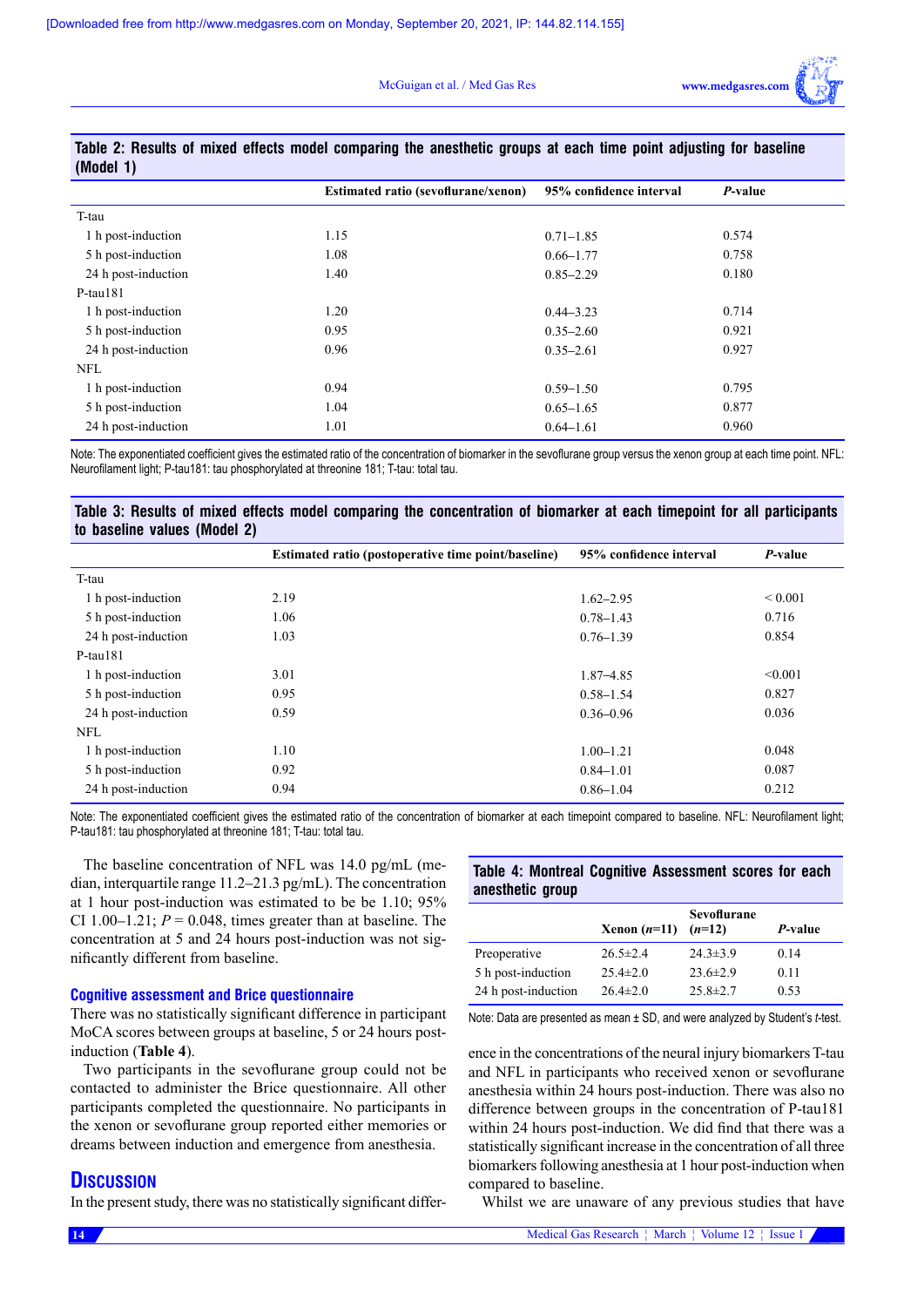compared the impact of different general anesthetic agents on the release of the neural injury biomarkers T-tau and NFL, previous studies have investigated changes in these biomarkers following anesthesia and surgery.14-17 To the authors' knowledge, no previous study has investigated the perioperative changes in P-tau181, a marker of tau phosphorylation.

An increase in plasma levels of both T-tau and NFL was observed in a study of 30 participants aged 60 years and older who received either inhalational or intravenous general anesthesia. The majority of participants underwent orthopedic surgery, while six patients underwent cardiac surgery.14 An increase in T-tau was identified 1 hour following surgical incision. However, in contrast to the present study, the plasma level of tau continued to rise beyond 1 hour and peaked at the next sampling time point, 6 hours post-incision.

This earlier study also identified a significant increase in NFL following anesthesia and surgery with a mean peak increase 67% above baseline. The authors found that NFL values were trending upward at the final sampling time point, 48 hours postincision. In keeping with this, Casey and colleagues study of non-cardiac surgery showed that NFL continues to rise up to 4 days postoperatively.15 Whilst a small but statistically significant increase in NFL was detected at 1 hour post-induction in our own study, the concentration at 5 and 24 hours postinduction was similar to baseline. It may be that our failure to identify an increase in T-tau or NFL at the 5- and 24-hour time points was due to a comparatively reduced surgical and anesthetic insult.

Another recent study utilized a participant cohort who received anesthesia in the absence of surgery in an attempt to distinguish between the effects of anesthesia and surgery on neural biomarker release.17 In this study 59 participants received a 2-hour inhalational anesthetic for an imaging procedure with no surgical stimulus. The authors reported that there was a decrease in three neural biomarkers, T-tau, NFL and glial fibrillary acid protein, 5 hours following anesthesia induction. This was the only post-induction time point measured. The authors concluded that increases in neural biomarkers found in other studies are likely related to the surgical insult rather than exposure to inhalational anesthetic agents.

Our own findings suggest that such a conclusion may be an oversimplification. In the present study, all three biomarkers measured at 5 hours post-induction were not significantly different from baseline, the peak having occurred earlier at 1 hour. Due to the single 5-hour post-induction measurement reported by the previous authors, it remains unclear if anesthesia without surgery would have produced an increase in biomarkers if measured earlier. Our study suggests that a relatively brief anesthetic for a minor interventional procedure, without a skin incision, does result in a significant increase in neural biomarkers.

The study of Casey and colleagues showed that the rise in NFL following a major non-cardiac surgery was greater in participants who developed POD in comparison to those who did not.15 A further analysis of the same cohort indicated that elevated postoperative T-tau was also associated with POD.16 In this second analysis, recovery from delirium was associated with return of T-tau to baseline values whilst NFL continued to rise until day 4 postoperatively. The authors concluded that

Medical Gas Research ¦ March ¦ Volume 12 ¦ Issue 1 **15**

whilst NFL is likely a marker of neuronal injury, tau protein may indicate more subtle changes in the central nervous system. The authors suggested that elevated tau protein could indicate synaptic pruning of tau containing synpases.<sup>16</sup> The significantly greater increase in T-tau as compared to NFL in our own study supports the hypothesis that the presence of tau and NFL in blood plasma could reflect different processes.

This study is the first to consider the effect of anesthesia and surgery on plasma levels of P-tau181, a novel biomarker of AD pathology.9 Anesthetic agents, both inhalational and intravenous, have been shown to induce tau phosphorylation<sup>39</sup> and neurons have been shown to metabolize and secrete these phosphorylated forms of tau differently to non-phosphorylated forms.40 The significant increase in P-tau181 postoperatively, a biomarker highly correlated with AD pathology, raises the possibility that perioperative neurocognitive disorders and AD may share pathophysiological mechanisms.

Anesthesia and surgery are associated with the translocation of larger molecules across the blood brain barrier than are permitted in normal physiological circumstances.<sup>41,42</sup> It may be that the rise in neural biomarkers in the early postoperative period is a result of translocation from the central nervous system to the periphery rather than an absolute increase in their abundance. The elevation in biomarkers, which was evident within one hour of induction, in our study is not inconsistent with a translocation hypothesis.

In this study, we utilized a surgical cohort that received a highly standardized and relatively minor surgical insult. In this way we anticipated that the contribution of the surgery to the inflammatory and biomarker response would be homogenous, allowing us to attribute any difference in response to the anesthetic. The combined stimulus of the anesthetic and surgery was sufficient to generate a neural biomarker response, and the mean peak increase in tau was in keeping with an earlier study.<sup>14</sup>

The primary finding of this study is that the use of xenon rather than sevoflurane for general anesthesia did not influence the postoperative release of neural injury biomarkers. Xenon is a potent inhibitor of the N-methyl-D-aspartate (NMDA) receptor whilst sevoflurane, which strongly potentiates γ-aminobutyric acid-A receptors, has little activity at the NMDA receptor.<sup>43</sup> Overactivation of the NMDA receptor can occur following acute insults such as stroke, cardiac arrest and traumatic brain injury $33$  as well as in chronic neurodegenerative diseases such as AD.44 Xenon is thought to provide neuroprotection through NMDA antagonism and it lacks the intrinsic neurotoxic properties of other NMDA antagonists such as ketamine.<sup>33</sup>

An alternative mechanism for the reduction in postoperative complications with xenon anesthesia is an improvement in end-organ perfusion due to greater hemodynamic stability.<sup>26,33</sup> Participants in the xenon group in our study maintained a mean arterial pressure significantly closer to their baseline and received significantly less ephedrine than those in the sevoflurane group (**Table 1**). Despite this, the release in neural biomarkers was similar in both groups. This would suggest that in the setting of a minor procedure, the greater hemodynamic stability achieved with xenon does not contribute to a reduction in neural injury biomarker release.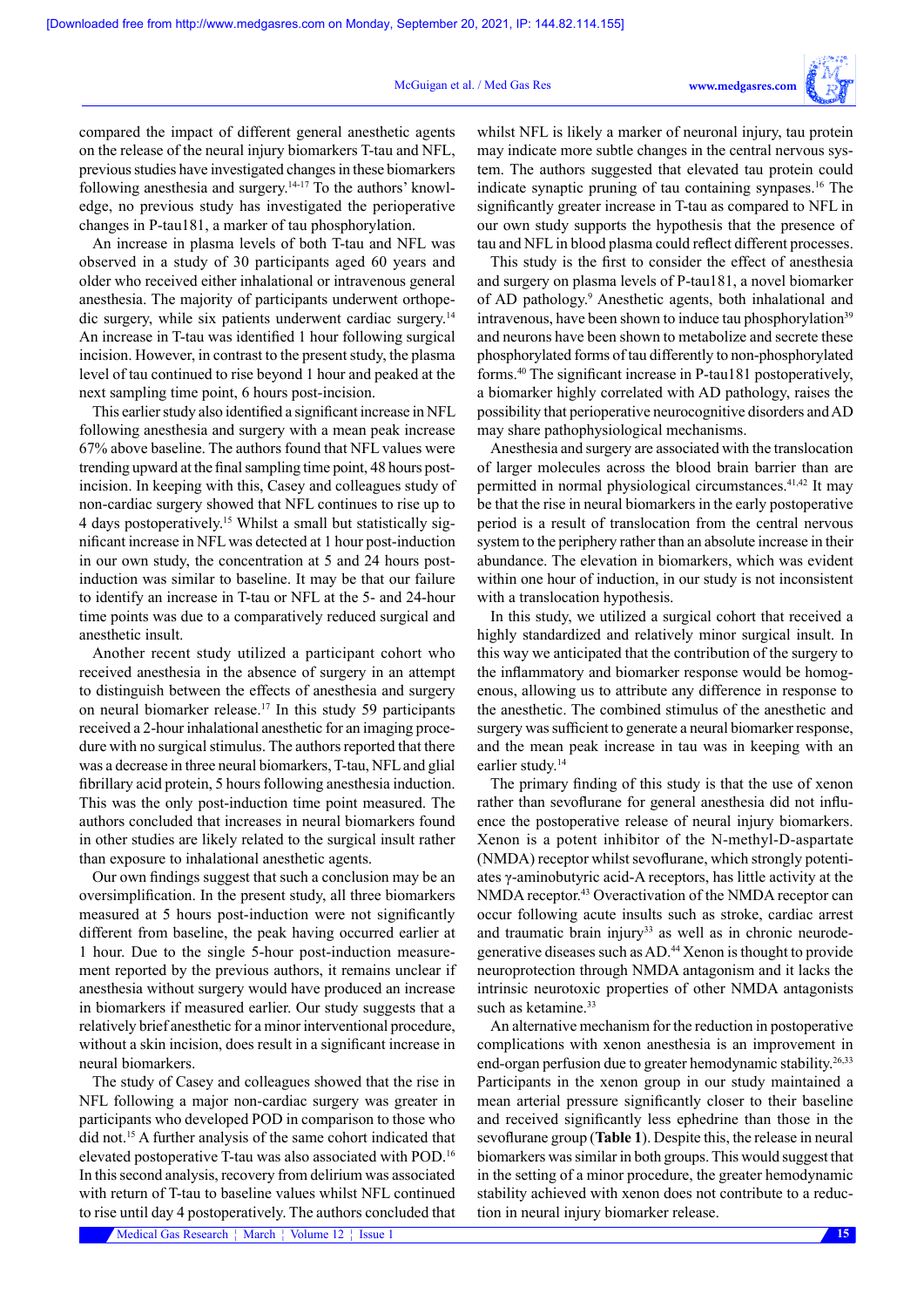#### McGuigan et al. / Med Gas Res



Xenon has a mechanistic basis for superior neuroprotection and animal studies have identified neuroprotection in response to a wide variety of insults.25 There are also encouraging findings from a pilot study of xenon versus hypothermia alone following out of hospital cardiac arrest.<sup>33</sup> Despite this, xenon as an anesthetic agent has not shown an ability to improve postoperative cognitive outcomes.30,32 In keeping with this we found no difference in MoCA scores between anesthetic groups at each postoperative time point.

It may be that the mechanisms of neurological injury related to anesthesia and surgery are different to those related to hypoxic-ischemic injury in which the preclinical evidence for xenon neuroprotection is strongest.25 Our own findings suggest that one proposed mechanism underlying xenon neuroprotection in the perioperative setting, namely reduced neuronal cell death, is not reflected in reduced neural injury biomarkers in the perioperative period.

There are several limitations with this study. Given the use of a relatively novel anesthetic agent, it was deemed inappropriate to recruit high-risk (ASA III and IV) patients and the inclusion criteria allowed for patients as young as 50 years old. The relatively low incidence of postoperative cognitive dysfunction amongst this patient group limited the ability to identify differences in clinical outcomes between the groups. Postoperative assessment of cognitive function was limited to the MoCA, a tool primarily utilized for the detection of mild cognitive impairment. The power calculation was based on biomarker results from a previous study involving a greater duration of anesthesia and a more invasive surgical procedure.14 Despite this, there was a similar mean peak increase in tau protein (257% *vs.* 235%) in the two studies. However, this increase was not sustained beyond 1 hour in our study and the rise in NFL observed in our cohort was lower than that described in the previous study.

In conclusion, we identified that there was no difference in the measurements of neural injury biomarkers between participants receiving either xenon or sevoflurane anesthesia following a minor, non-invasive interventional procedure. There was, however, a significant increase in T-tau, P-tau181 and NFL at 1 hour post-anesthesia induction which then returned to baseline. General anesthesia in conjunction with a minor procedure was associated with significant early increases in plasma levels of neural injury biomarkers.

#### **Acknowledgements**

We thank Dr. Roman Kluger, St. Vincent's Hospital, Melbourne and Cameron Patrick, University of Melbourne for their assistance with statistical analysis; Babak Shoghi, Biomedical Engineering, St. Vincent's Hospital Melbourne for his support and expertise in managing the xenon delivery apparatus; Petrea Corcoran, Anesthetic Research Nurse, St. Vincent's Hospital Melbourne for her assistance in data collection and as a valuable liaison with participants; Erika Fortunato, Clinical Research Assistant, St. Vincent's Hospital Melbourne for her assistance in data management, data collection and general enthusiasm for the process; Dr. Alex Bolger, MBBS, St. Vincent's Hospital Melbourne, Anesthesia resident for her assistance in data collection and participant liaison; Sharon Keys, Lithotripsy coordinator, St. Vincent's Hospital Melbourne for her invaluable assistance in participant recruitment; Mark Salvatore, Lithotripsy Radiographer and Mark Pemberton-Webb, Lithotripsy Technician, St. Vincent's Hospital Melbourne for their patience and professionalism.

Study conception, data analysis and manuscript writing: SM; study design: SM, LE, BS, DS; laboratory analysis: HZ, KB; data collection: LE, BS; manuscript review: LE, BS, DS, HZ, KB. All the authors read and approved the final version of the manuscript.

# **Conflicts of interest**

**Author contributions**

HZ has served at scientific advisory boards for Alector, Denali, Roche Diagnostics, Wave, Samumed, Siemens Healthineers, Pinteon Therapeutics and CogRx, has given lectures in symposia sponsored by Cellectricon, Fujirebio, Alzecure and Biogen, and is a co-founder of Brain Biomarker Solutions in Gothenburg AB (BBS), which is a part of the GU Ventures Incubator Program. KB has served as a consultant, at advisory boards, or at data monitoring committees for Abcam, Axon, Biogen, JOMDD/Shimadzu. Julius Clinical, Lilly, MagQu, Novartis, Roche Diagnostics, and Siemens Healthineers, and is a co-founder of Brain Biomarker Solutions in Gothenburg AB (BBS), which is a part of the GU Ventures Incubator Program. The other authors (SM, LE, DS, BS) declare no competing interests.

#### **Financial support**

This study was supported in part by grants from the ANZCA Research Foundation, Australian and New Zealand College of Anesthetists [N20/009, AMEARA/19].

#### **Institutional review board statement**

The protocol was approved by the St. Vincent's Hospital Melbourne Ethics Committee (approval No. HREC/18/SVHM/221) on July 20, 2018 and was registered with the Australia New Zealand Clinical Trials Registry (registration No. ACTRN12618000916246) on May 31, 2018.

#### **Declaration of patient consent**

The authors certify that they have obtained all appropriate patient consent forms. In the form the patients have consented to their clinical information being reported in an academic journal. The patients understand that their names and initials will not be published, and due efforts will be made to conceal their identity, but anonymity cannot be guaranteed.

#### **Reporting statement**

This study follows the CONsolidated Standards Of Reporting Trials (CONSORT) statement for protocol reporting.

#### **Biostatistics statement**

The statistical methods of this study were reviewed by Cameron Patrick, Statistical Consultant of The University of Melbourne, Australia. **Copyright transfer agreement**

The Copyright License Agreement has been signed by all authors before publication.

#### **Data sharing statement**

Individual participant data that underlie these results can be shared following deidentification. The study protocol will also be made available on request. Data will be available from 9 months until 36 months after publication. Data can be shared with investigations whose proposed use has been approved by an independent review committee and after approval by the Research Governance Unit of St. Vincent's Hospital, Melbourne. Proposals should be directed to steven.mcguigan@svha.org.au. To gain access data requestors will need to sign a data transfer agreement.

#### **Plagiarism check**

Checked twice by iThenticate.

**Peer review**

Externally peer reviewed.

#### **Open access statement**

This is an open access journal, and articles are distributed under the terms of the Creative Commons Attribution-NonCommercial-ShareAlike 4.0 License, which allows others to remix, tweak, and build upon the work non-commercially, as long as appropriate credit is given and the new creations are licensed under the identical terms.

# **References**

1. Belrose JC, Noppens RR. Anesthesiology and cognitive impairment: a narrative review of current clinical literature. *BMC Anesthesiol*. 2019;19:241.